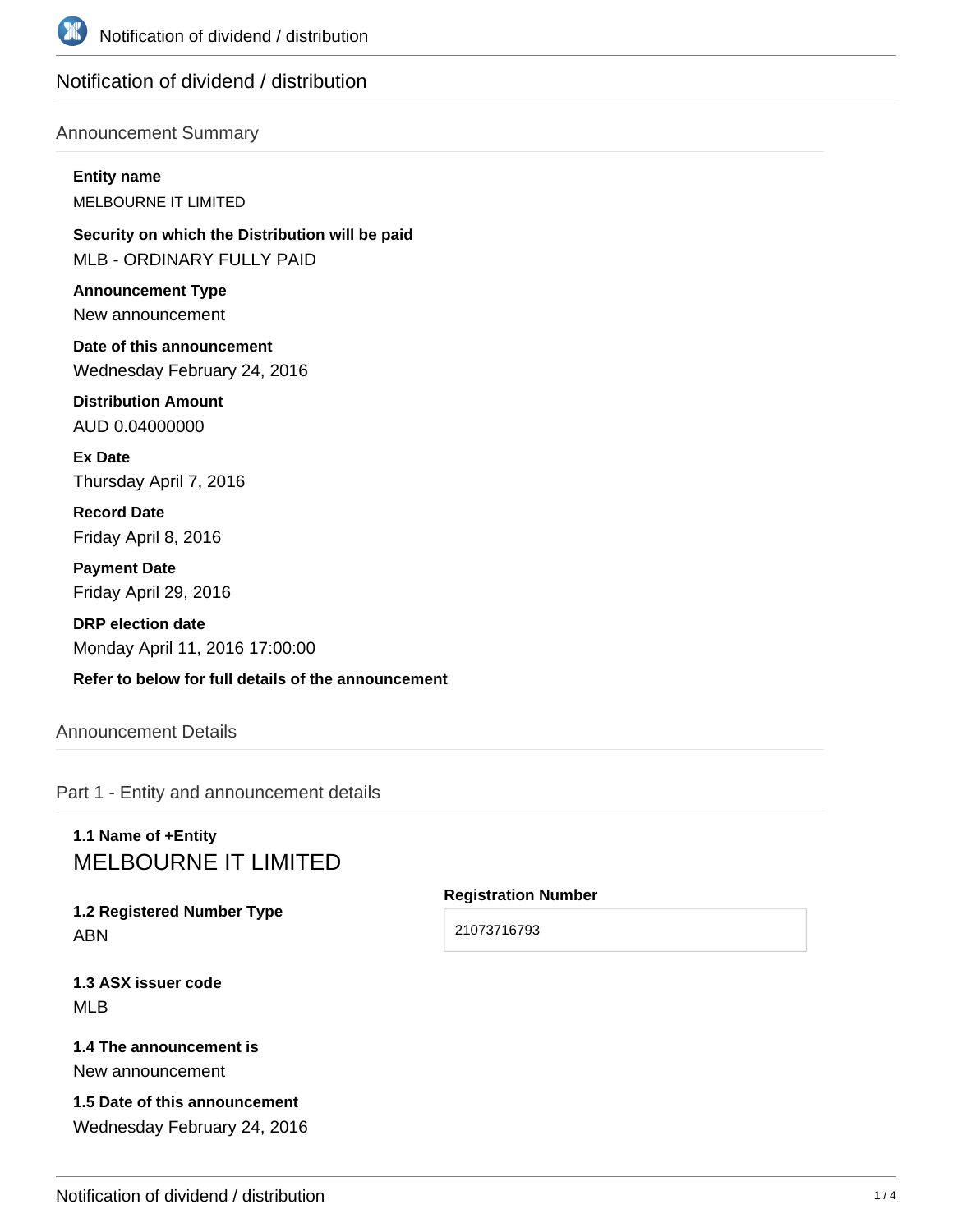

Notification of dividend / distribution

# **1.6 ASX +Security Code** MLB

**ASX +Security Description** ORDINARY FULLY PAID

Part 2A - All dividends/distributions basic details

**2A.1 Type of dividend/distribution**

**Ordinary** 

**2A.2 The Dividend/distribution:** relates to a period of six months

**2A.3 The dividend/distribution relates to the financial reporting or payment period ending ended/ending (date)**

Thursday December 31, 2015

**2A.4 +Record Date** Friday April 8, 2016

**2A.5 Ex Date** Thursday April 7, 2016

**2A.6 Payment Date** Friday April 29, 2016

**2A.7 Are any of the below approvals required for the dividend/distribution before business day 0 of the timetable?**

- **Security holder approval**
- **Court approval**
- **Lodgement of court order with +ASIC**
- **ACCC approval**
- **FIRB approval**
- **Another approval/condition external to the entity required before business day 0 of the timetable for the dividend/distribution.**

No

**2A.8 Currency in which the dividend/distribution is made ("primary currency")** AUD - Australian Dollar

**2A.9 Total dividend/distribution payment amount per +security (in primary currency) for all**

**dividends/distributions notified in this form**

AUD 0.04000000

**2A.10 Does the entity have arrangements relating to the currency in which the dividend/distribution is paid to securityholders that it wishes to disclose to the market?** No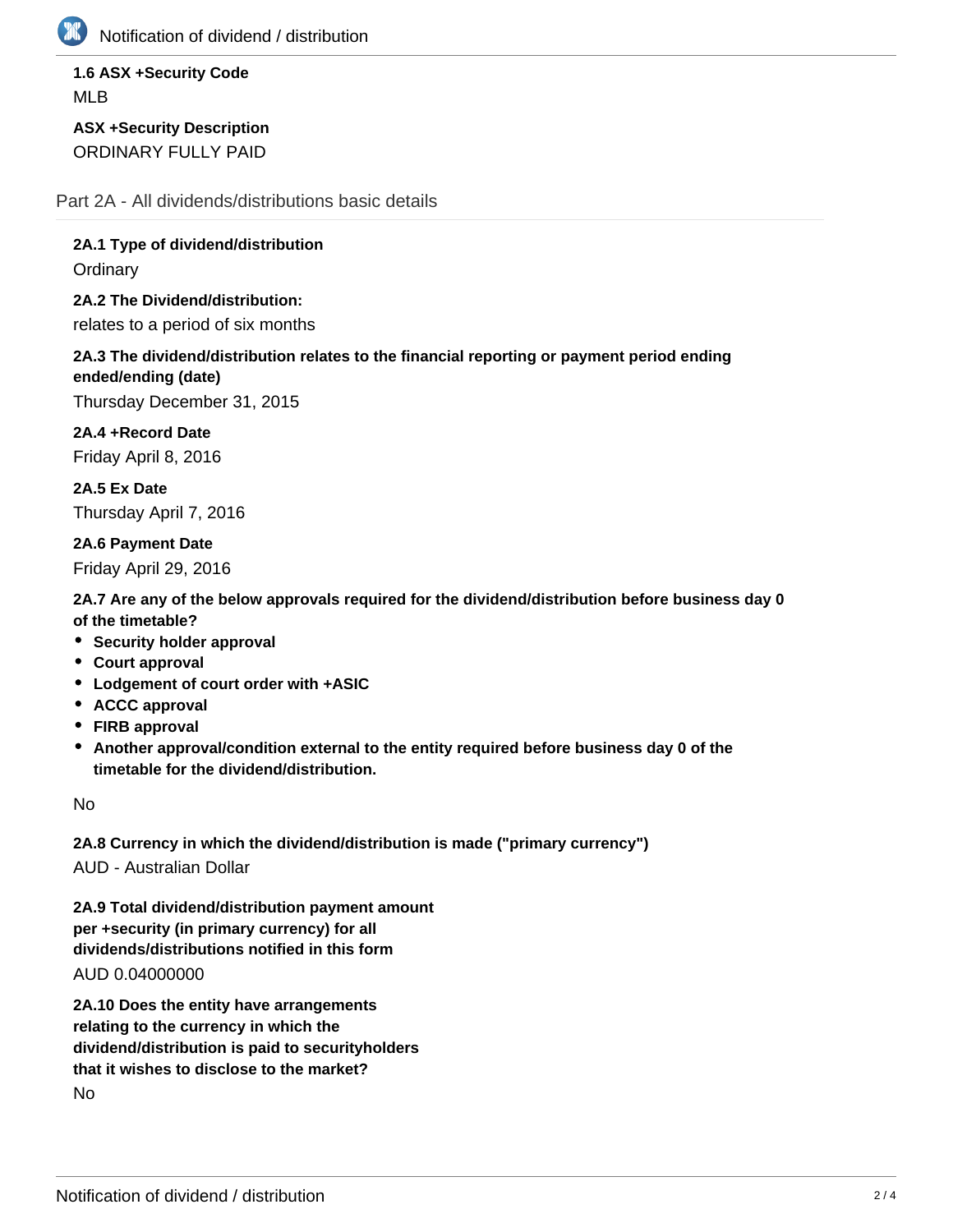| (K)<br>Notification of dividend / distribution                                                                                                               |                                                                                      |
|--------------------------------------------------------------------------------------------------------------------------------------------------------------|--------------------------------------------------------------------------------------|
| 2A.11 Does the entity have a securities plan for<br>dividends/distributions on this +security?<br>We have a Dividend/Distribution Reinvestment<br>Plan (DRP) |                                                                                      |
| 2A.11a If the +entity has a DRP, is the DRP<br>applicable to this dividend/distribution?<br>Yes                                                              | 2A.11a(i) DRP Status in respect of this<br>dividend/distribution<br><b>Full DRP</b>  |
| 2A.12 Does the +entity have tax component<br>information apart from franking?<br>No                                                                          |                                                                                      |
| Part 3A - Ordinary dividend/distribution                                                                                                                     |                                                                                      |
| 3A.1 Is the ordinary dividend/distribution<br>estimated at this time?<br>No                                                                                  | 3A.1a Ordinary dividend/distribution estimated<br>amount per +security<br><b>AUD</b> |
| 3A.1b Ordinary Dividend/distribution amount per<br>security<br>AUD 0.04000000                                                                                |                                                                                      |
| 3A.2 Is the ordinary dividend/distribution<br>franked?<br>Yes                                                                                                | 3A.2a Is the ordinary dividend/distribution fully<br>franked?<br><b>No</b>           |
| 3A.3 Percentage of ordinary<br>dividend/distribution that is franked<br>80.0000 %                                                                            | 3A.3a Applicable corporate tax rate for franking<br>credit (%)<br>30.0000 %          |
| 3A.4 Ordinary dividend/distribution franked<br>amount per +security<br>AUD 0.03200000                                                                        | 3A.5 Percentage amount of dividend which is<br>unfranked<br>20.0000 %                |
| 3A.6 Ordinary dividend/distribution unfranked<br>amount per +security excluding conduit foreign<br>income amount<br>AUD 0.00800000                           |                                                                                      |
| 3A.7 Ordinary dividend/distribution conduit<br>foreign income amount per security<br>AUD 0.00000000                                                          |                                                                                      |
| Part 4A - +Dividend reinvestment plan (DRP)                                                                                                                  |                                                                                      |
| 4A.1 What is the default option if +security holders do not indicate whether they want to                                                                    |                                                                                      |

**participate in the DRP?**

Do not participate in DRP (i.e. cash payment)

**4A.2 Last date and time for lodgement of election notices to share registry under DRP** Monday April 11, 2016 17:00:00

**4A.3 DRP discount rate** 0.0000 %